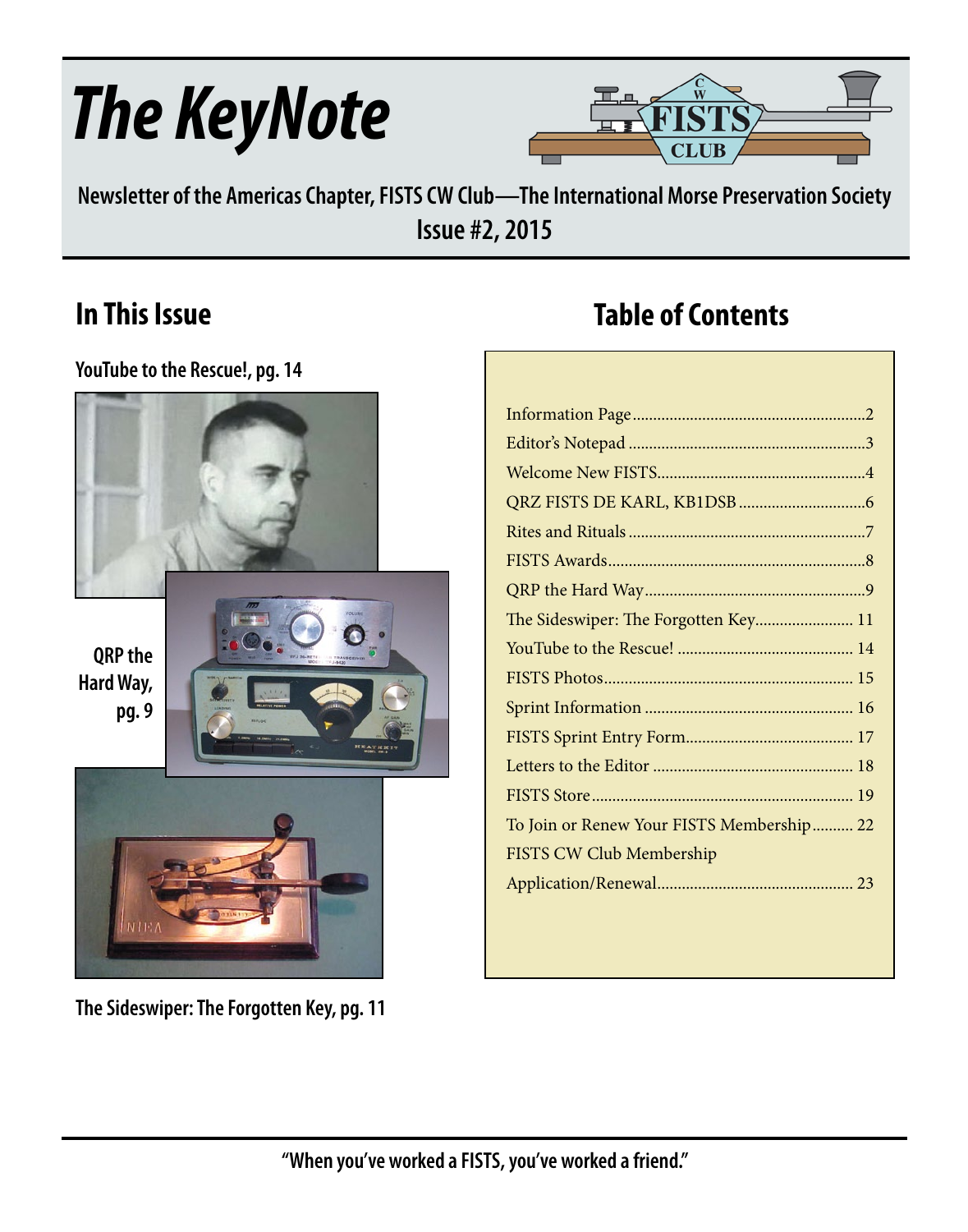## **The Sideswiper: The Forgotten Key**

**David J. Ring, Jr., N1EA, FISTS #9227**

I HATED the sound of a sideswiper at first, but after my ear became accustomed to it, I began to understand it, like when you understand the verbal melodies of New Orleans, Boston, or New York. The sound is like a foreign language, but isn't. Soon, when in the hands of an expert, the sound of a sideswiper was a beautiful song that I longed to hear.

Old timers know what a sideswiper is, but younger members of FISTS might not. The sideswiper, or cootie key, is a key that operates somewhat like a bug or an electronic keyer, but has no vibrator and has no electronics, it just operates by pushing it to the left and to the right in a never ending left-right-left-right pattern! Unlike bugs and electronic keyers, both dits and dahs are made by both thumb and finger.

Sending with a sideswiper is similar to sending with a semi-automatic key, or bug. Your arm rests on the desk or table, and you rotate your arm back and forth with your wrist and fingers as relaxed as possible. Don't use your fingers to move the key's lever. Let the long muscles in your arm do all the work.

To make a dot, you just tap either side of the paddle(s) lightly. To make two dots, you tap first the left side and then the right side. To make an "S" you tap left-right-left, or you may make it by tapping right-left-right, and so on. For a "K" you can make a dash with the finger, a dot with the thumb, and the second dash with the finger; or again, you can reverse it and make a dash with the thumb, dot with the finger and dash with the thumb.

If you think it is easy, try it. Even excellent operators find it hard to make the dits and dahs consistently in a 1:3 ratio. If you're like me, you'll

got the sides mixed up at first, but keep on practicing, you'll get it finally.



Figure 1. Bunnell DSK

#### **Different Types of Sideswipers**

The first side swiper key was known as the Double Speed Key made by Jesse Bunnell of New York. Figure 1 shows my Bunnell DSK on a base made by the late FISTS member, Tim Soxman, W3ZVT.

You don't need a Bunnell DSK, to send using the sideswiping method. The easiest way is to take a single lever paddle, short the dit and the dah contacts together, and connect this to the tip of a phone jack. When connected this way, moving the paddle to either side will key the transmitter. Figure 2 shows how I did this with my VibroKeyer single-lever paddle.



Figure 2. VibroKeyer single-lever paddle *(Continued, next page)*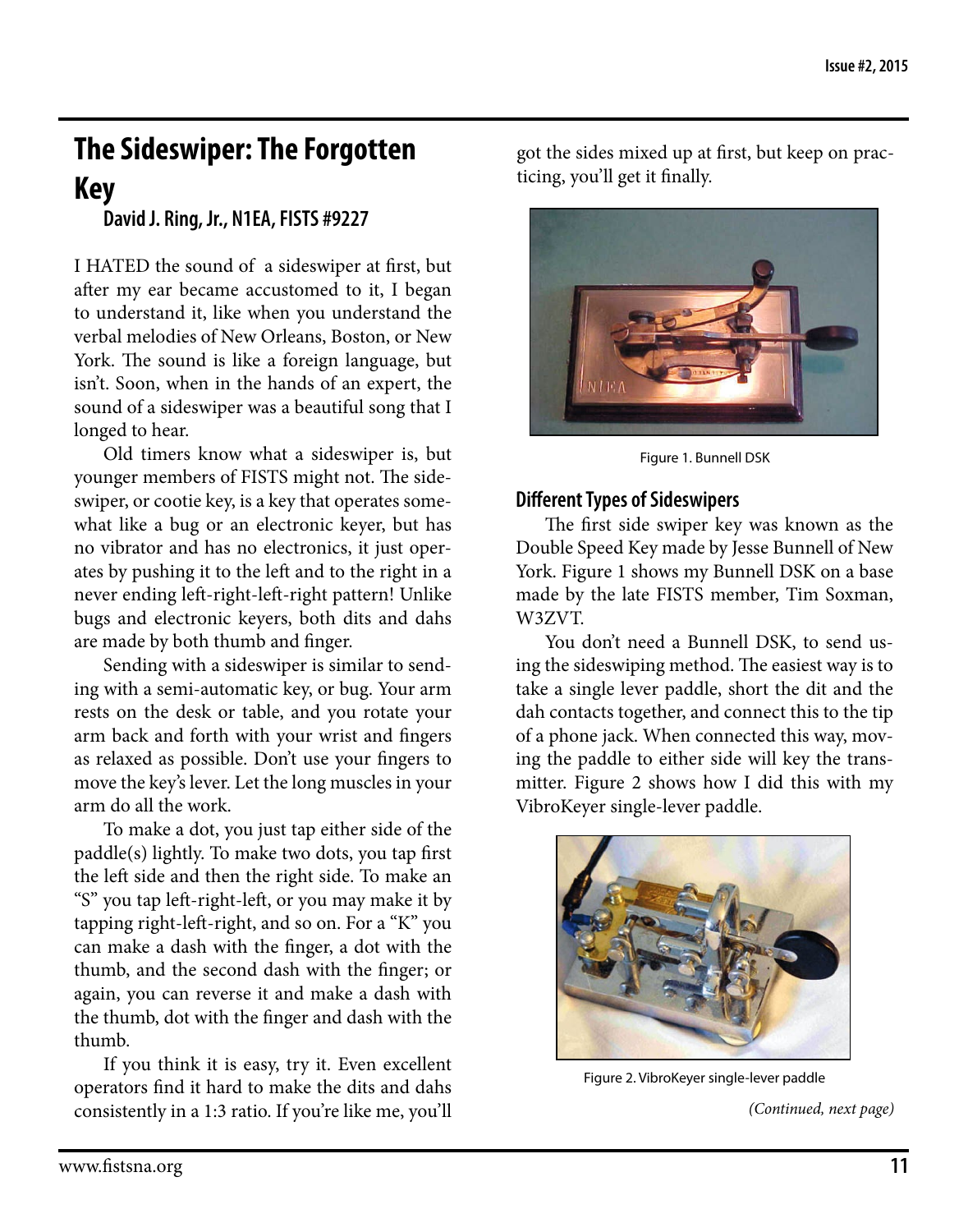Another way to make a sideswiper is with a hacksaw blade, as shown in Figure 3. Hacksaw blades are commonly used because they are both flexible and good conductors. Below is a sideswiper made with a hacksaw blade. Yours doesn't have to be quite so fancy. Just make sure to put a piece of electrical tape on the end for something to hold on to, and scrape the paint off the hacksaw blade so it makes good electrical contact with whatever you use for terminals.



Figure 3. Sideswiper with hacksaw blade

Bob Shrader, W6BNB (SK), or "RS" as he was known in commercial radiotelegraphy circles, used two hand keys bolted together, baseto-base, and fixed so the bases are at 90º from a wooden—or better yet, a heavy metal—base. He used angle brackets to support the keys.

Another simple cootie key can be made by tying the vibrating end of a bug to the damper with a rubber band so that the vibrator can no longer vibrate but can still move slightly. Readjust the dot post contact adjustment screw so that it makes contact with the U-shaped dot contact spring on the vibrator lever when the thumb finger piece is pressed. Now when you press the finger piece on either side you will key the transmitter like a straight key. Adjust the key so

that the contacts close solidly. This is an excellent key, as the dot spring gives it a very nice feel.

#### **Cooties on The Air**

There aren't many sideswipers on the air. Hack, K4KP, was a master at this key, and made copies of them in his machine shop and gave them to people who would use them. K4KP was like Johnny Appleseed making cootie keys so the skill would not die.

Ralph, KM4BI (SK), still uses one of Hack's keys. After he retired from the Tennessee State Police, he was frequently on the air using his sideswiper. He had a great sideswiper fist.

Hank, W1HRQ, who ran the Transcontinental Net of the Society of Wireless Pioneers from his home in Maine connected a 1 µF capacitor across the key line to give his signal a bell-like sound. He liked to operate around 14,113 kHz and had a big signal. Whenever you heard that bell-shaped keying, you knew it was him.

I had been sending Morse for over 40 years before I finally tackled this type of key. I practiced the alphabet over and over again, the numbers and punctuation over and over again until I could send at about 20 wpm. A good cootie operator sends 25 to 30 wpm easily and 35 to 40 wpm with a bit of effort. It is much easier sending at those speeds with a sideswiper than it is using a straight key.

You can hear sideswipers once in a while on 40 and 20 meters, and I would urge you to give them a try. A group of us have established several informal radio nets to promote the use of the sideswiper. All sideswiper users are warmly invited to take part in our nets. You can find out more about these nets by going to <http://www.sideswipernet.org>. There, you'll also find videos and audio posted. I also have a video

*(Continued, next page)*